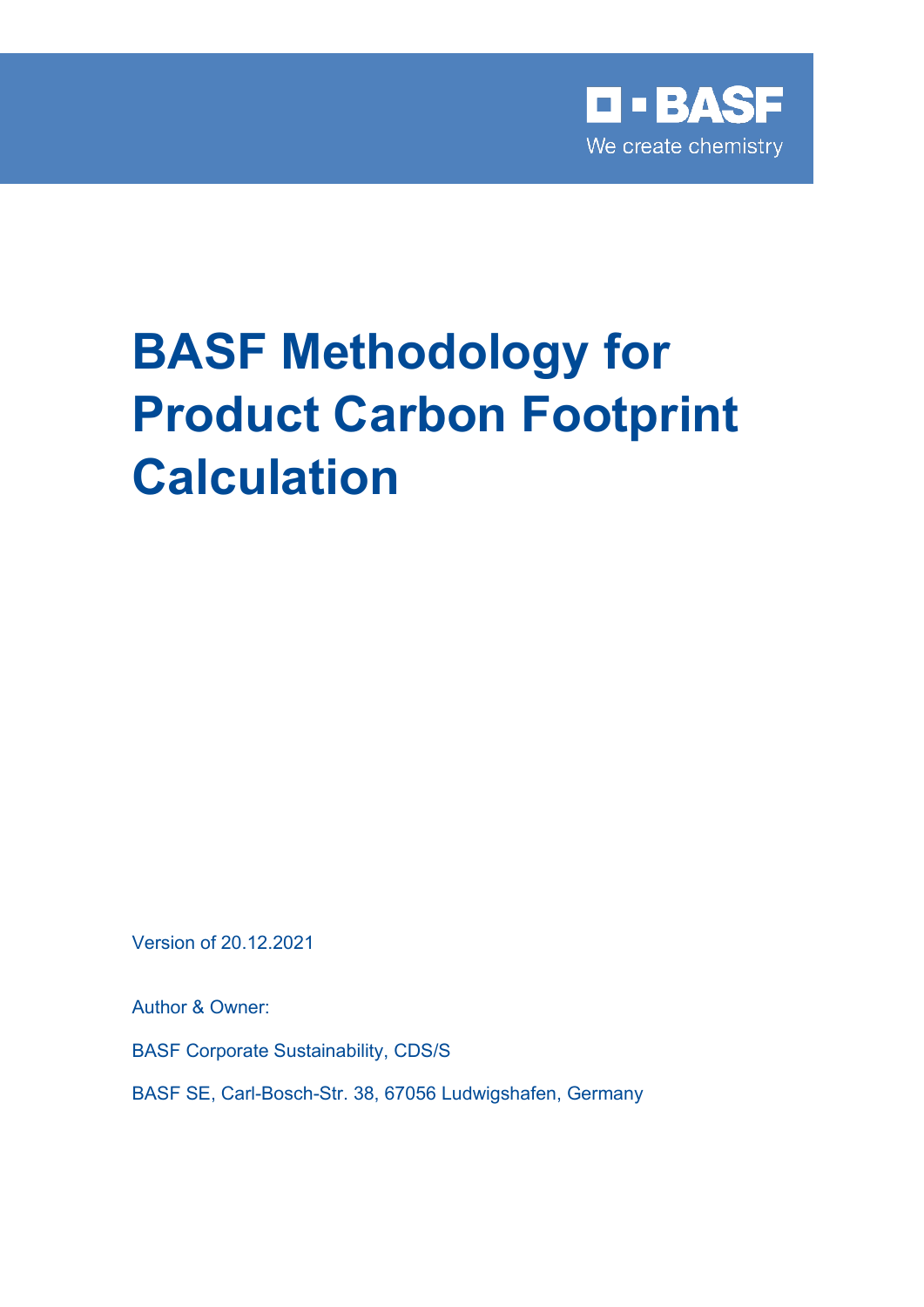# Index

| 1.                      |                                                                           |  |  |  |  |
|-------------------------|---------------------------------------------------------------------------|--|--|--|--|
| 2.                      | Methodological principles and requirements according to ISO 14067:2018  4 |  |  |  |  |
| 2.1                     |                                                                           |  |  |  |  |
| 2.2                     |                                                                           |  |  |  |  |
| 2.3                     |                                                                           |  |  |  |  |
| 2.4                     |                                                                           |  |  |  |  |
| 2.4.1<br>2.4.2<br>2.4.3 |                                                                           |  |  |  |  |
| 2.4.4<br>2.4.5          |                                                                           |  |  |  |  |
| 2.5                     |                                                                           |  |  |  |  |
| 2.6<br>2.6.1<br>2.6.2   |                                                                           |  |  |  |  |
| 2.7                     | 2.7.1<br>2.7.2                                                            |  |  |  |  |
| 2.8<br>2.8.1            |                                                                           |  |  |  |  |
| 2.9<br>Annex A          |                                                                           |  |  |  |  |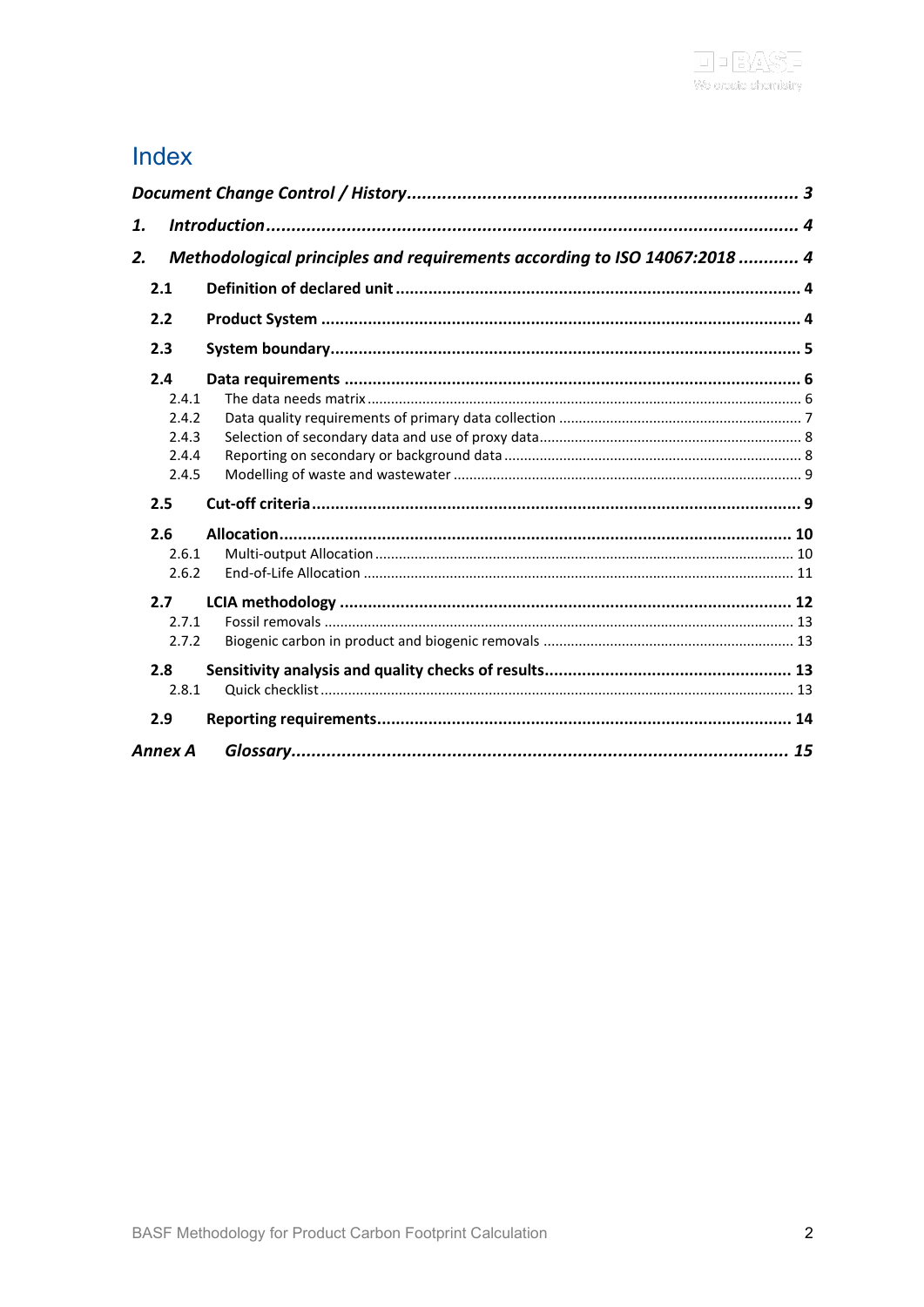# <span id="page-2-0"></span>**Document Change Control / History**

#### **Change History**

| Date       | Authors                                              | Version | <b>Remarks</b>                                                                                                                           |
|------------|------------------------------------------------------|---------|------------------------------------------------------------------------------------------------------------------------------------------|
| 20.12.2022 | Corporate<br>Sustainability, BASF<br>SE Ludwigshafen | 1.0     | Version distributed via website. Please<br>refer to landing page indicated below, to<br>retrieve the latest version of this<br>document. |

#### **Location of the document**

[https://www.basf.com/global/en/who-we-are/sustainability/we-drive-sustainable](https://www.basf.com/global/en/who-we-are/sustainability/we-drive-sustainable-solutions/quantifying-sustainability/product-carbon-footprint/partnerships.html)[solutions/quantifying-sustainability/product-carbon-footprint/partnerships.html](https://www.basf.com/global/en/who-we-are/sustainability/we-drive-sustainable-solutions/quantifying-sustainability/product-carbon-footprint/partnerships.html)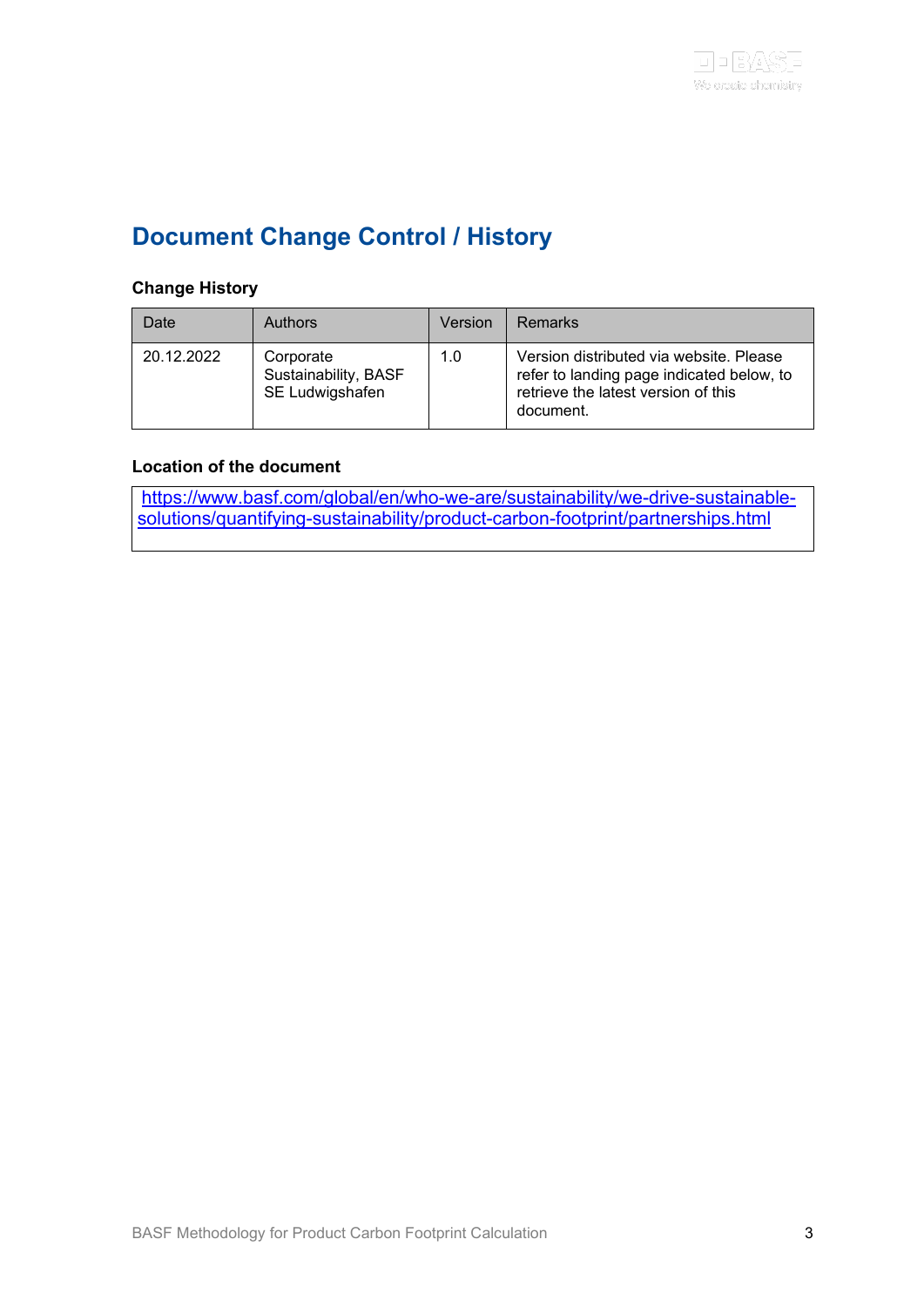# <span id="page-3-0"></span>**1. Introduction**

This document is meant as a technical guidance to help other companies and LCA analysts. It outlines BASF's own methodology to calculate cradle-to-gate product carbon footprints. BASF's Product Carbon Footprint calculation tool (SCOTT), currently in use at BASF, and brought into the market via partnering software companies, adheres to this document.

Such methodology is based on ISO14067:2018 for carbon footprint of products, which builds on the principles and requirements of the ISO standards 14040:2006 and 14044:2006 for life cycle assessment. Other LCA-related guidance documents such as WBCSD Chemicals<sup>[1](#page-3-4)</sup> or PlasticsEurope<sup>[2](#page-3-5)</sup> have been followed when making decision about allocation schemes

# <span id="page-3-1"></span>**2. Methodological principles and requirements**

# <span id="page-3-2"></span>**2.1 Definition of declared unit**

The declared unit for which the PCF of a product system is calculated shall be 1 kg of unpackaged product at factory gate, regardless of its state (solid, liquid, gas), as its specific density is considered. The declared unit shall not include transport emissions to customer premises

## <span id="page-3-3"></span>**2.2 Product System**

The product system of the cradle-to-gate PCF is the sum of GHG emissions, expressed as  $CO<sub>2</sub>$  equivalents, from the extraction of the resources up to production of the final product. It shall include all product related direct GHG emissions, including removals, from Scopes 1, 2 and 3 upstream (Figure 1).

<span id="page-3-4"></span><sup>&</sup>lt;sup>1</sup> WBCSD Chemicals 2013, Life Cycle Metrics for Chemical Products: A guideline by the chemical sector to assess and report on the environmental footprint of products, based on life cycle assessment.

<span id="page-3-5"></span> $2$  PlasticsEurope recommendation on steam cracker allocation, Life Cycle and Sustainability working group of PlasticsEurope, 2017.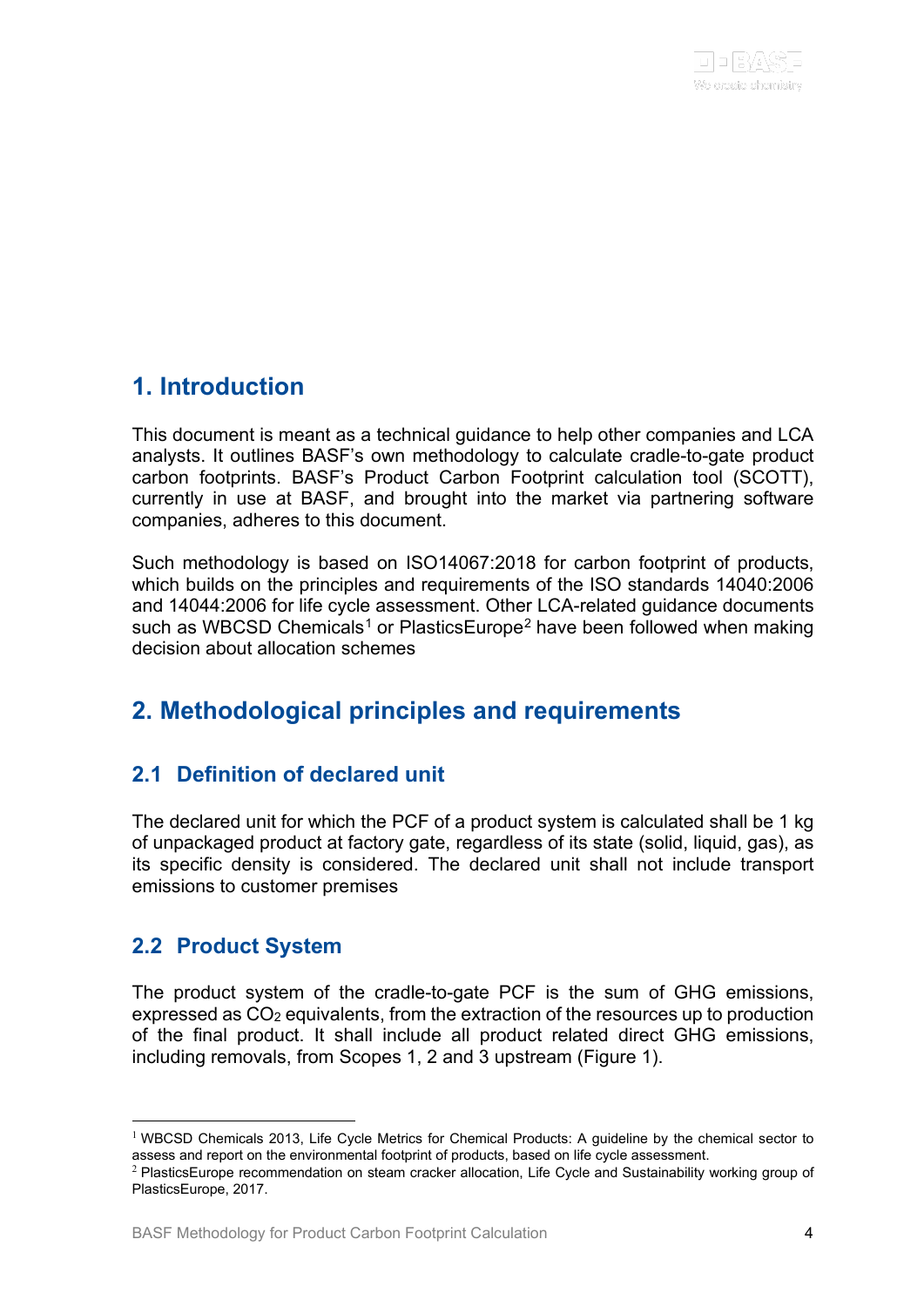

*Figure 1 System boundary definition according to GHG Protocol*

Scope 1 direct CO<sub>2</sub>e emissions result from production processes that are owned or controlled by the reporting company. They arise from e.g.,

- emissions from chemical reactions.
- emissions stemming from waste treatment w/o energy use (e.g., flares),
- emissions from fuel and residues incineration in process plants.

Scope 2 CO<sub>2</sub>e emissions result from the generation of purchased energy such as electricity and steam.

Scope 3 upstream CO<sub>2</sub>e emissions result e.g., from the use of purchased raw materials and indirect emissions due to the generation and extraction of fuels consumed by the product-processing plants.

## <span id="page-4-0"></span>**2.3 System boundary**

In the cradle-to-gate PCF calculation the emissions from the following activities shall be included and excluded, respectively as described in [Table 2-1.](#page-4-1)

| <b>Included</b>                                                                                  | <b>Excluded</b>                                                                                      |
|--------------------------------------------------------------------------------------------------|------------------------------------------------------------------------------------------------------|
| $\checkmark$ Raw materials (incl. catalysts that  <br>are consumed in the reaction)<br>and fuels | <b>×</b> Packaging                                                                                   |
| $\checkmark$ Energy consumption                                                                  | <b>×</b> Outbound transports                                                                         |
| <b>Utilities</b>                                                                                 | <b>×</b> Capital goods / infrastructure<br>including catalysts that are re-<br>generated / recovered |

#### <span id="page-4-1"></span>*Table 2-1 System boundary of cradle-to-gate product system\**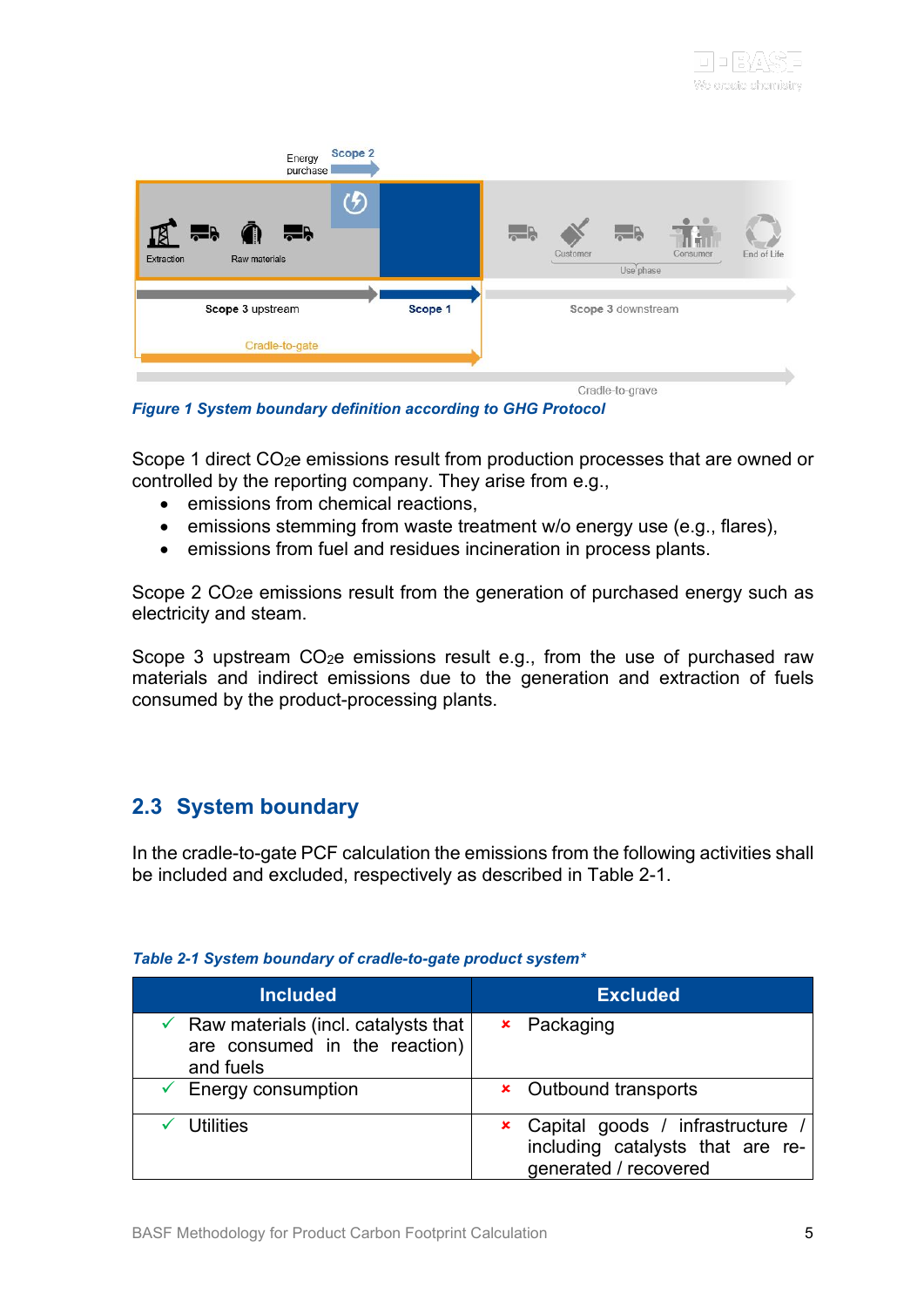| $\checkmark$ Manufacturing               | $\star$ Non-production-related products <sup>3</sup> |
|------------------------------------------|------------------------------------------------------|
| Inbound transportation                   | <b>*</b> Employee commuting / business<br>travel     |
| $\checkmark$ Site-to-site transportation |                                                      |
| $\checkmark$ Treatment of process waste  |                                                      |
| Wastewater treatment                     |                                                      |

<span id="page-5-0"></span>*\*for definition of terms see glossary*

## **2.4 Data requirements**

#### <span id="page-5-1"></span>**2.4.1 The data needs matrix**

The requirements for use of primary (company-specific) or secondary data (Scope 2 and Scope 3) for GHG emissions depend on the level of influence the company has on the process $4$  and are as follows.

The following three cases are distinguished in the data needs matrix [\(Table 2-2\)](#page-5-2):

- 1. Situation 1: the process is run by the company
- 2. Situation 2: the process is not run by the company, but the company has access to (company-)specific information
- 3. Situation 3: the process is not run by the company and the company does not have access to (company-)specific information

#### <span id="page-5-2"></span>*Table 2-2 Data needs matrix*

|                                                                                          |       | Data requirements                                                                                                                                                                                                                                                                                                                                                                             |
|------------------------------------------------------------------------------------------|-------|-----------------------------------------------------------------------------------------------------------------------------------------------------------------------------------------------------------------------------------------------------------------------------------------------------------------------------------------------------------------------------------------------|
| $tion$ 1:<br>ss run<br>the<br>pany<br>. ≥<br>ituatid<br>rocess<br>by t<br>compa<br>ິທີ ⊡ | Scope | Collect primary (company-specific) data for both, activity data<br>and direct emissions, via a bottom-up approach (by unit-<br>process) and for each site. This includes own production<br>plants, power plants, transport activities, waste, and<br>wastewater treatment. For transportation activities use high<br>quality CO <sub>2</sub> e emission factors, in this case fleet specific. |

<span id="page-5-3"></span><sup>&</sup>lt;sup>3</sup> Non-production-related procurement (often called indirect procurement) consists of purchased goods and services that are not integral to the company's products but are instead used to enable operations. Nonproduction-related procurement may include capital goods, such as furniture, office equipment, and computers. Source: GHG Protocol Corporate Value Chain Standard.

<span id="page-5-4"></span><sup>4</sup> A set of interrelated or interacting activities that transforms or transports a product. Source: GHG Protocol Corporate Value Chain Standard.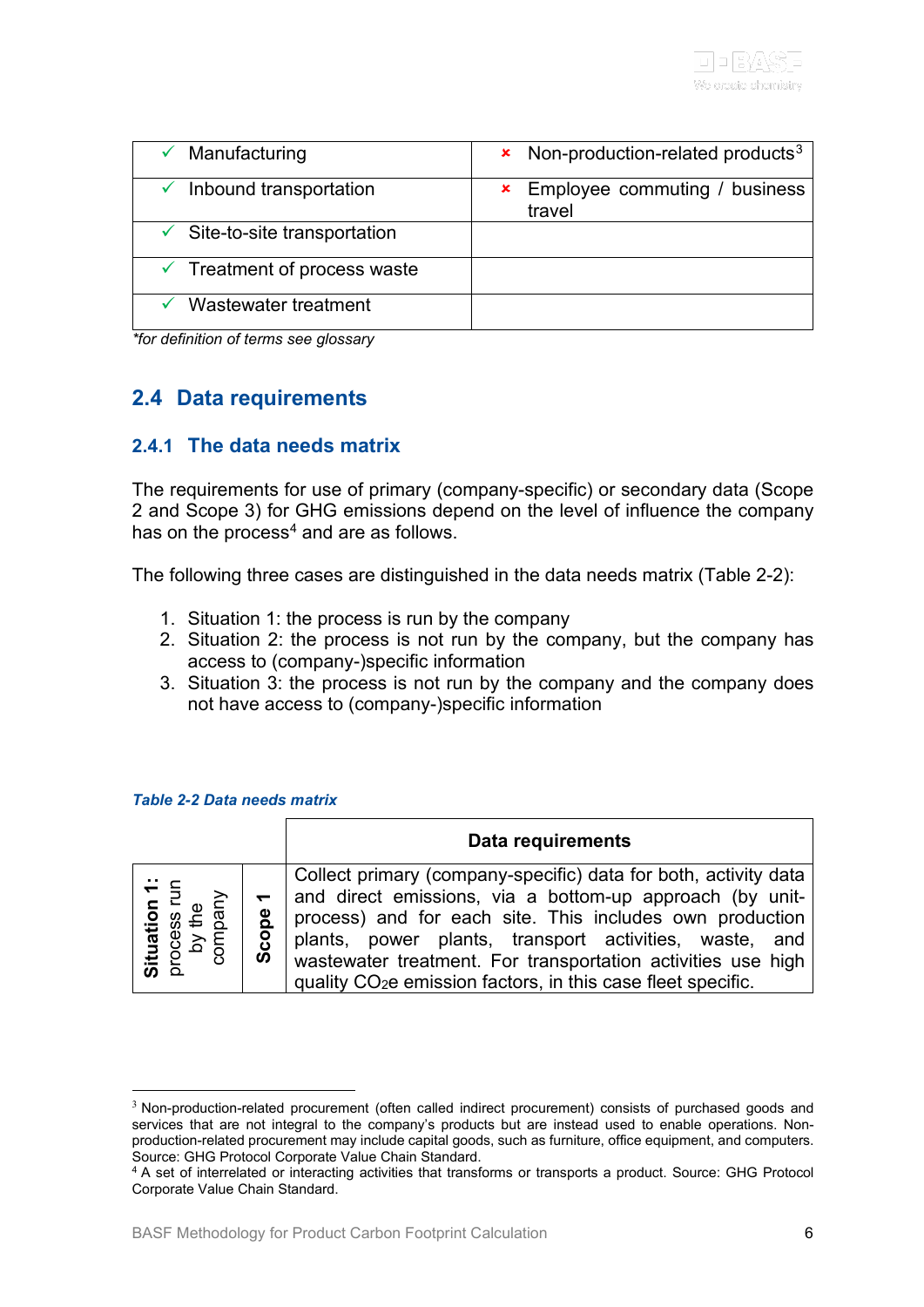| ocess not run by the company<br>but with access to company-<br>specific information<br>Situation 2:     | N<br>Scope | Data sources for Scope 2 emissions should be supplier-<br>specific (also referred to as market-based emission factors <sup>5</sup> )<br>from energy suppliers for the reference period (Note: The<br>Scope 3 upstream emissions for the fuels that go into the<br>energy production have to be added as well, in order to arrive<br>at a complete cradle-to-gate PCF of the purchased energy. For<br>renewable energy sources, the Scope 3 upstream emissions<br>may be neglected if they are insignificant and thus fall under<br>the cut-off criteria.                                                  |
|---------------------------------------------------------------------------------------------------------|------------|-----------------------------------------------------------------------------------------------------------------------------------------------------------------------------------------------------------------------------------------------------------------------------------------------------------------------------------------------------------------------------------------------------------------------------------------------------------------------------------------------------------------------------------------------------------------------------------------------------------|
| process                                                                                                 | S<br>Scope | Use a supplier-specific PCF for raw materials or fuels. The<br>quality of the supplier-specific PCF has to be evaluated and<br>checked for appropriateness according to the GHG Protocol<br>Product Standard or ISO 14067:2018.                                                                                                                                                                                                                                                                                                                                                                           |
|                                                                                                         | 2<br>Scope | Use location-based factors for external energy supply.                                                                                                                                                                                                                                                                                                                                                                                                                                                                                                                                                    |
| process not run by the company and<br>without access to company-specific<br>information<br>Situation 3: | ო<br>Scope | Among available data, use PCF values that are most<br>representative and specific to the geography and technology<br>used to produce the raw materials, utilities and fuels. The<br>below hierarchy for raw materials, utilities and fuels shall be<br>applied:<br>1. Most recent and valid association data (e.g., Plastics<br>Europe)<br>2. Most recent quality secondary database (Sphera / GaBi,<br>Ecoinvent, CM Database, others) <sup>6</sup><br>3. Proxies or estimations<br>For transportation activities use high quality CO <sub>2</sub> e emission<br>factors from EcoTransIT or Sphera/GaBi. |
|                                                                                                         |            | 2.4.2 Data quality requirements of primary data collection<br>Minimum criteria on data quality of primary data collection and all processes related<br>to Scope 1 operations are shown in Table 2-3.<br>$5$ The purchase and use of green electricity can be considered in the market-based emission factor provided<br>that the criteria in ISO 14067:2018, Chapter 6.4.9.4.4 are met.<br>6 Source of secondary database is to be disclosed in the PCF report. Since BASF uses secondary data                                                                                                            |
|                                                                                                         |            | predominantly from Sphera/GaBi, we recommend that our suppliers also use Sphera/GaBi PCF data in their<br>PCF calculations due to consistency reasons.<br><b>BASF Methodology for Product Carbon Footprint Calculation</b><br>7                                                                                                                                                                                                                                                                                                                                                                           |
|                                                                                                         |            |                                                                                                                                                                                                                                                                                                                                                                                                                                                                                                                                                                                                           |

# <span id="page-6-0"></span>**2.4.2 Data quality requirements of primary data collection**

<span id="page-6-1"></span> $5$  The purchase and use of green electricity can be considered in the market-based emission factor provided that the criteria in ISO 14067:2018, Chapter 6.4.9.4.4 are met.

<span id="page-6-2"></span><sup>6</sup> Source of secondary database is to be disclosed in the PCF report. Since BASF uses secondary data predominantly from Sphera/GaBi, we recommend that our suppliers also use Sphera/GaBi PCF data in their PCF calculations due to consistency reasons.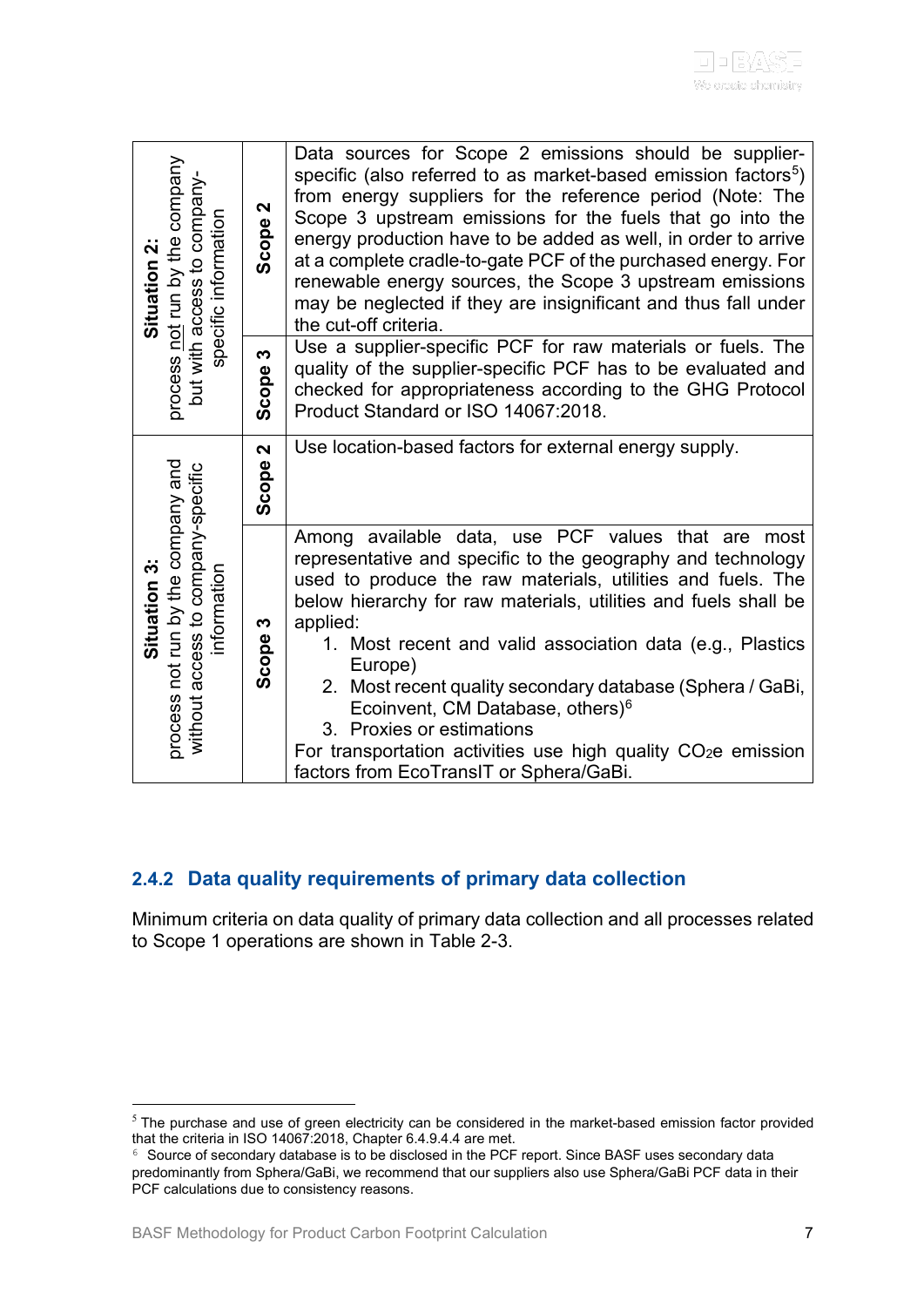| <b>Data Quality</b><br><b>Criteria</b>                                | <b>Requirement</b>                                                                                                                                                                                                                          |  |  |
|-----------------------------------------------------------------------|---------------------------------------------------------------------------------------------------------------------------------------------------------------------------------------------------------------------------------------------|--|--|
| Geographical                                                          | Primary data from all sites relevant for the product under                                                                                                                                                                                  |  |  |
| representativeness                                                    | study.                                                                                                                                                                                                                                      |  |  |
| Technological                                                         | Specific (actual) technology from the production plants for                                                                                                                                                                                 |  |  |
| representativeness                                                    | product under study.                                                                                                                                                                                                                        |  |  |
| Temporal                                                              | The primary data considered                                                                                                                                                                                                                 |  |  |
| representativeness                                                    | refers to the most recent annual administration<br>period,                                                                                                                                                                                  |  |  |
|                                                                       | $\bullet$ is not older than 3 years,                                                                                                                                                                                                        |  |  |
|                                                                       | covers at least 12 calendar months to avoid<br>seasonal changes.                                                                                                                                                                            |  |  |
| Consistency                                                           | A minimum of consistency and justification will have to be<br>ensured by checking for 15% deviation from the previous<br>year's primary data. In case of a bigger deviation, a<br>justifying comment must be provided by the practitioners. |  |  |
| Completeness                                                          | See cut-off criteria (chapter 2.5).                                                                                                                                                                                                         |  |  |
| Data based on measurements of actual and site-specific<br>Reliability |                                                                                                                                                                                                                                             |  |  |
|                                                                       | internal production data.                                                                                                                                                                                                                   |  |  |
| Precision                                                             | Measured/calculated and internally verified, plausibility<br>checked by (internal) reviewer.                                                                                                                                                |  |  |

#### <span id="page-7-2"></span>*Table 2-3 Data quality requirements on primary data (Scope 1)*

#### <span id="page-7-0"></span>**2.4.3 Selection of secondary data and use of proxy data**

The below hierarchy for the selection of secondary data for Scope 3 processes shall be applied:

- 1. If the production origin (region or country) of the supplied raw material and fuel is known choose a regional or country-specific production mix.
- 2. If the production origin is not known choose a regional or country-specific consumption mix based on the location of your tier-1 supplier.
- 3. If there is no regional or country-specific dataset available choose the same raw material or fuel from another country or region which is the most appropriate in terms of GHG emissions.
- 4. If the specific raw material or fuel is not available choose an appropriate proxy e.g., a chemical substance from the same chemical group.

#### <span id="page-7-1"></span>**2.4.4 Reporting on secondary or background data**

Secondary or background data concern processes outside the operational control of the company. The source of secondary data must be specified in the report. The extent to which secondary data is used should be specified in relation to all Scope 2 and Scope 3 GHG emissions by CO<sub>2</sub> equivalents.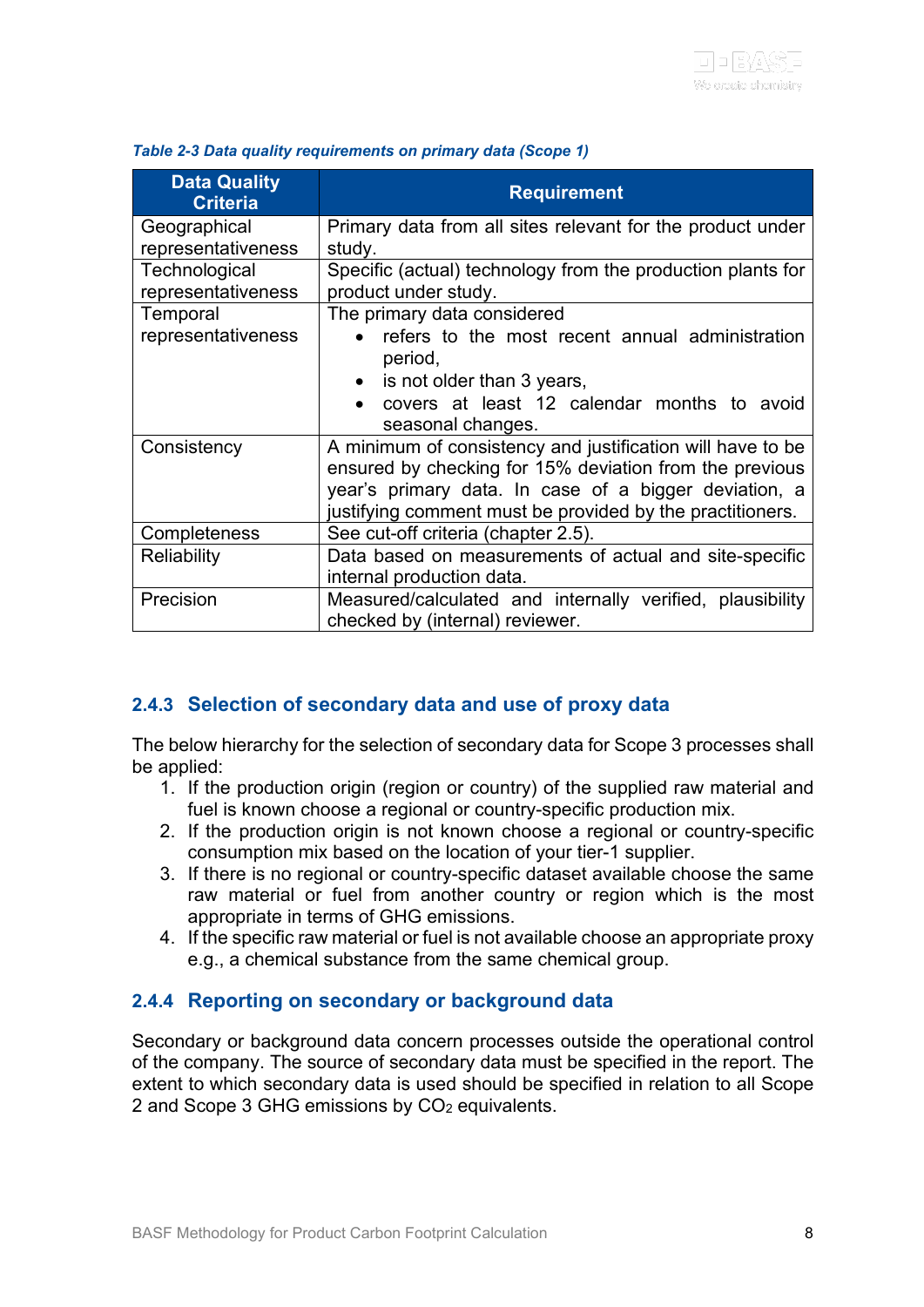As part of the quality check, the most relevant contributions of LCIs regarding their plausibility should be assessed and reported in the study report, including at minimum year of publication, database source and version.

#### <span id="page-8-0"></span>**2.4.5 Modelling of waste and wastewater**

For modelling the GHG impact from waste and wastewater treatment, appropriate generic LCI datasets from LCA databases may be used.

As approximation, specific emission factors can be used. They should be calculated by considering the following:

#### **GHG emissions from waste treatment**

- Waste for material recovery: see chapter [2.6.2](#page-10-0) (if the recommended cut-off approach is applied, no GHG emissions are to be allocated)
- Waste for energy recovery:
	- $\circ$  100% conversion to CO<sub>2</sub>e based on carbon content
	- $\circ$  CO<sub>2</sub>e credit for heat production may be considered
	- $\circ$  CO<sub>2</sub>e from fuel needed for combustion process may be considered
- Waste to underground landfill: no GHG emissions to be allocated
- Waste to surface landfill: 100% conversion to CO<sub>2</sub>e based on carbon content
- Waste to incineration:
	- $\circ$  100% conversion to CO<sub>2</sub>e based on carbon content
	- $\circ$  CO<sub>2</sub>e from fuel needed for combustion process may be considered

#### **GHG emissions from wastewater treatment**

- If the Total Organic Carbon (TOC) load of your processes is known:
	- $\circ$  100% conversion to CO<sub>2</sub>e based on carbon content
	- o Utilities for treatment of wastewater and sludge incineration included

## <span id="page-8-1"></span>**2.5 Cut-off criteria**

The LCI data collection shall aim for completeness – a closed mass and energy balance – and avoid cut-offs altogether. Where quantitative data are available, they shall be included. However, no undue effort should be spent on developing data of negligible significance concerning GHG emissions.

Cut-offs may become necessary in cases where no data are available, where elementary flows are very small (below quantification limit), or where the level of effort required to close data gaps and to achieve an acceptable result becomes prohibitive.

- 1. In cases where no matching life cycle inventories are available to represent a raw material or where processes and elementary flows are very small (below quantification limit), proxy data shall be used based on conservative assumptions regarding GHG emissions.
- 2. Include all material inputs that have a cumulative total of at least 99% of the total mass inputs to the unit process.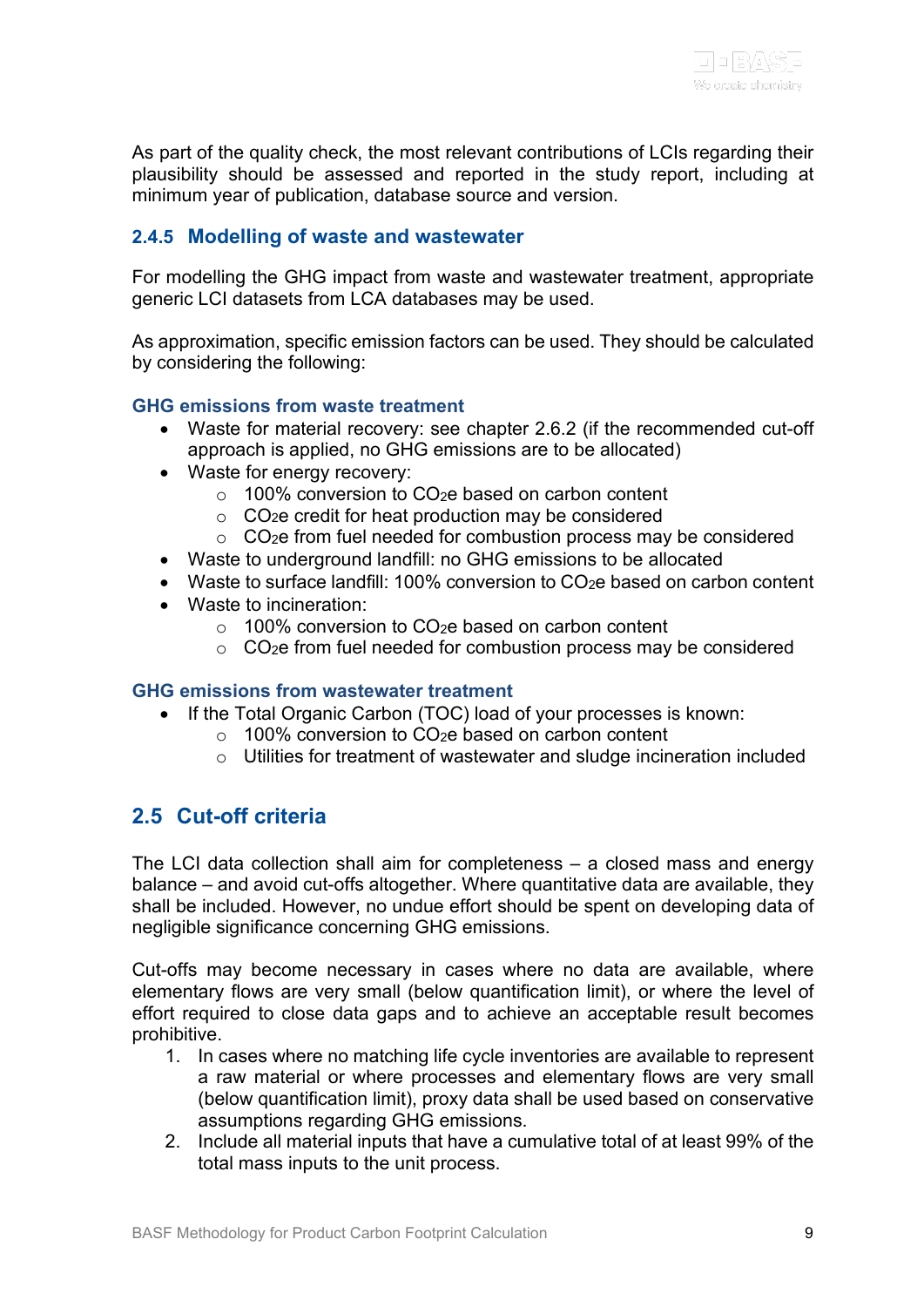- 3. Include all energy inputs that have a cumulative total of at least 99% of total energy inputs to the unit process.
- 4. If precious metal containing catalysts are used as an input of chemical reactions, they shall be considered in the PCF calculation, even if their input is <=1%. The PCF calculation of the product resulting out of such a chemical reaction, should at minimum consider the loss of catalyst with PCF equal to the virgin material, to ensure the correct PCF calculation. If known, the efforts of the recycling of the catalysts should be considered in addition.

## <span id="page-9-0"></span>**2.6 Allocation**

The application of allocation rules significantly determines the results. Special attention should therefore be paid to the multi-output allocation.

#### <span id="page-9-1"></span>**2.6.1 Multi-output Allocation**

When multi-output allocation becomes necessary during the data collection phase, a consistent allocation approach for all possible (material and energetically) types of co-products used following a decision hierarchy shall be applied:

- 1. Allocation methods in line with published and accepted product category rules (PCR) of analogous processes shall be applied where available, e.g., PlasticsEurope. See [Table 2-4.](#page-10-1)
- 2. Co-products which are only used in energy recovery shall be treated by system expansion and substitution.
- 3. Carbon dioxide that is captured and used as input in another process is not considered as allocatable co-product.
- 4. If all co-products are gases and include hydrogen with a share > 1%, volume allocation shall be applied.
- 5. Following the guidance of the WBCSD Chemicals<sup>7</sup>, the ratio of the economic value of co-products is a criterion to decide between physical allocation and economic allocation. If the ratio is equal or less than five (5), then mass allocation shall be applied, otherwise economic allocation shall be applied. Economic allocation factors shall be calculated from average prices over multiple years to average out fluctuations.<sup>[8](#page-9-3)</sup>
- 6. If the share of a co-product is very small (in mass or volume <=1%), it shall be skipped in decision about the allocation method.
- 7. If similar technical processes with the same by-products (same chemical entity, share > 1 % to be relevant) are assigned different allocation approaches according to the above scheme, these may both be set to mass allocation.

<span id="page-9-2"></span><sup>&</sup>lt;sup>7</sup> WBCSD Chemicals 2013, Life Cycle Metrics for Chemical Products: A guideline by the chemical sector to assess and report on the environmental footprint of products, based on life cycle assessment.

<span id="page-9-3"></span><sup>&</sup>lt;sup>8</sup> BASF calculates this ratio from production cost data averaged over several years to reduce fluctuations.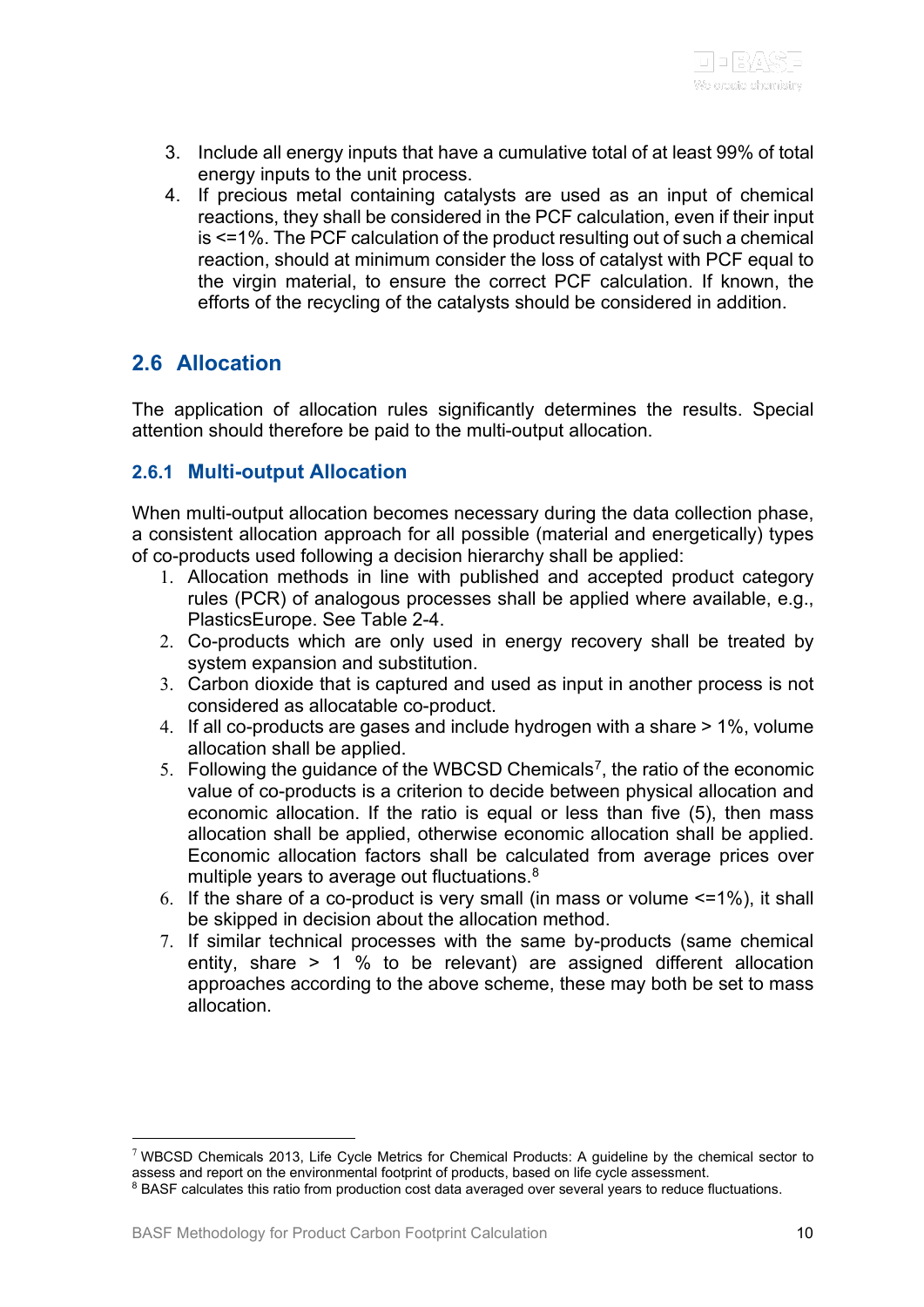| <b>Product system</b>                                                                                                                     | <b>Allocation approach</b>                                                                                                                                                                                                                          | <b>Standard/Rationale followed</b>                            |
|-------------------------------------------------------------------------------------------------------------------------------------------|-----------------------------------------------------------------------------------------------------------------------------------------------------------------------------------------------------------------------------------------------------|---------------------------------------------------------------|
| Steam crackers                                                                                                                            | Specific mass allocation.<br>Products are categorized in<br>intended and co-products.<br>Energy demands and<br>emissions are allocated by<br>mass to intended products.<br>Feedstocks are allocated by<br>mass to all intended and by-<br>products. | PlasticsEurope steam cracker<br>allocation paper <sup>9</sup> |
| C12-14 Fatty alcohols (oleo),<br>methyl esters, refined oils,<br>and crude oils from oil palm,<br>refined- and crude oils from<br>Coconut | Mass                                                                                                                                                                                                                                                | ERASM <sup>10</sup>                                           |
| Toluene diisocyanate (TDI),<br>Methylene diphenyl<br>diisocyanate (MDI)                                                                   | Stoichiometric                                                                                                                                                                                                                                      | ISOPA <sup>11</sup>                                           |
| Chlorine (chlor-alkali process)                                                                                                           | Dry matter                                                                                                                                                                                                                                          | Euro Chlor <sup>12</sup>                                      |

#### <span id="page-10-1"></span>*Table 2-4 Examples of product systems using a PCR to allocate co-products*

#### <span id="page-10-0"></span>**2.6.2 End-of-Life Allocation**

End-of-Life allocation generally follows the requirements of ISO 14044, section 4.3.4.3. Such allocation approaches address the question of how to assign impacts from virgin production processes to material that is recycled and used in future product systems.

Two main approaches are commonly used in LCA studies to account for end-of-life recycling and recycled content.

- Cut-off approach (also known as 100:0 or recycled content approach) burdens or credits associated with material from previous or subsequent life cycles are not considered i.e., are "cut-off". Therefore, scrap input to the production process is considered to be free of burdens but, equally, no credit is received for scrap available for recycling at end-of-life. This approach rewards the use of recycled content but does not reward end of life recycling.
- Substitution approach (also known as 0:100, closed-loop approximation, recyclability substitution or end of life approach) – this approach is based on

<span id="page-10-2"></span><sup>9</sup> PlasticsEurope recommendation on steam cracker allocation, Life Cycle and Sustainability working group of PlasticsEurope, 2017.

<span id="page-10-3"></span><sup>10</sup> ERASM SLE (2014). Surfactant Life Cycle and Ecofootprinting Project; updating the life cycle inventories for commercial surfactant production. Final Report for ERASM (www.erasm.org), 186 p.

<span id="page-10-4"></span><sup>&</sup>lt;sup>11</sup> Toluene Diisocyanate (TDI) & Methylenediphenyl Diisocyanate (MDI) ISOPA, Eco-profiles and Environmental Product Declarations of the European Plastics Manufacturers, 202.1

<span id="page-10-5"></span> $12$  An Eco-profile and Environmental Product Declaration of the European Chlor-Alkali Industry, Chlorine (The chlor--alkali process), Euro Chlor, 2013.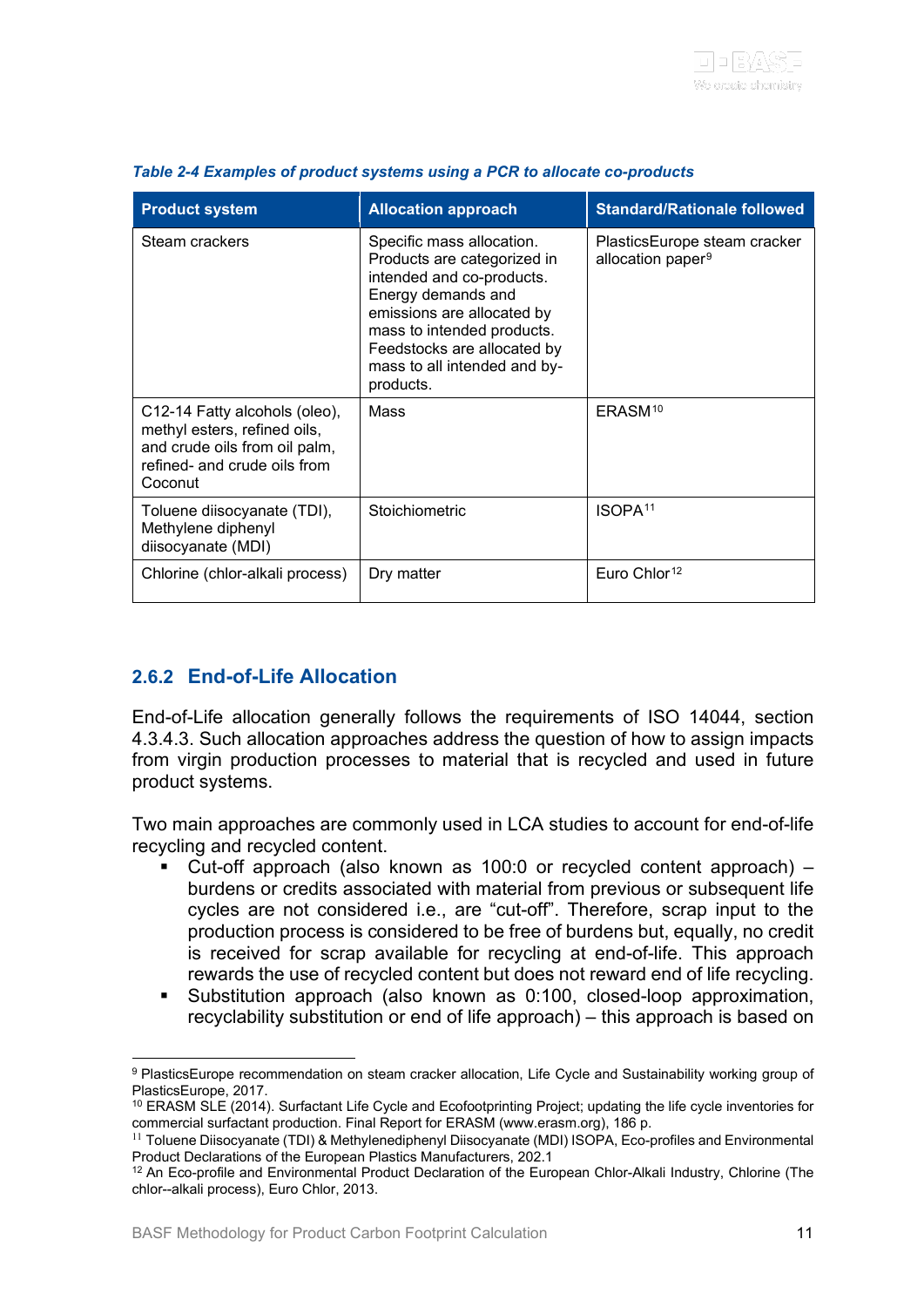the perspective that material that is recycled into secondary material at end of life will substitute for an equivalent amount of virgin material. Hence a credit is given to account for this material substitution. However, this also means that burdens equivalent to this credit should be assigned to scrap used as an input to the production process, with the overall result that the impact of recycled granulate is the same as the impact of virgin material. This approach rewards end of life recycling but does not reward the use of recycled content.

Other approaches cover, e.g., the Circular Footprint Formula<sup>[13](#page-11-1)</sup> or the Umbrella Formula  $+$  or Integrated Formula<sup>[14](#page-11-2)</sup>.

When end-of-life allocation becomes necessary during the data collection phase, an allocation approach in line with published and accepted category rules of analogous processes shall be applied where available. If this is not the case, we recommend using the cut-off approach.

Chemical Recycling Systems: All burdens from the point of origin of the waste and the recycling process to generate a new feedstock (collection, transports, sorting, recycling operation, pyrolysis) need to be taken into account in the uptaking system. As a consequence, the waste is not considered as burden-free. Consequently, the uptaking system can receive a credit for saving the burdens, that otherwise have been created in end-of-life options like incineration.

# <span id="page-11-0"></span>**2.7 LCIA methodology**

The characterization method focuses on greenhouse gas emissions. The impact of greenhouse gas emissions – such as carbon dioxide  $(CO<sub>2</sub>)$ , methane  $(CH<sub>4</sub>)$ , and nitrous oxide (N2O) is assessed over a fixed period of 100 years according to the Bern model<sup>[15](#page-11-3)</sup>. The PCF, expressed in kg  $CO<sub>2</sub>$  equivalents, reflects the climate change impact of air emissions of greenhouse gases (GHGs). Increased GHGs in the troposphere result in warming of the earth's surface.

The climate change category considers that different gases have different climate change impacts on global warming. The total impact is described in  $CO<sub>2</sub>$  equivalents.

<span id="page-11-1"></span><sup>13</sup> Zampori, L. and Pant, R., *Suggestions for updating the Product Environmental Footprint (PEF) method*, EUR 29682 EN, Publications Office of the European Union, Luxembourg, 2019, ISBN 978-92-76- 00654-1, doi:10.2760/424613, JRC11

<span id="page-11-2"></span><sup>14</sup> https://maki-consulting.com/wp-content/uploads/2016/09/Umbrella-

formula\_incl.\_reformulated\_Integrated\_formula\_improved\_Wolf\_Sep2016-3.pdf

<span id="page-11-3"></span><sup>15</sup> Forster, P., V. Ramaswamy, P. Artaxo, T. Berntsen, R. Betts, D.W. Fahey, J. Haywood, J. Lean, D.C. Lowe, G. Myhre, J. Nganga, R. Prinn, G. Raga, M. Schulz and R. Van Dorland, 2007: Changes in Atmospheric Constituents and in Radiative Forcing. In: Climate Change 2007: The Physical Science Basis. Contribution of Working Group I to the Fourth Assessment Report of the Intergovernmental Panel on Climate Change [Solomon, S., D. Qin, M. Manning, Z. Chen, M. Marquis, K.B. Averyt, M. Tignor and H.L. Miller (eds.)]. Cambridge University Press, Cambridge, United Kingdom and New York, NY, USA.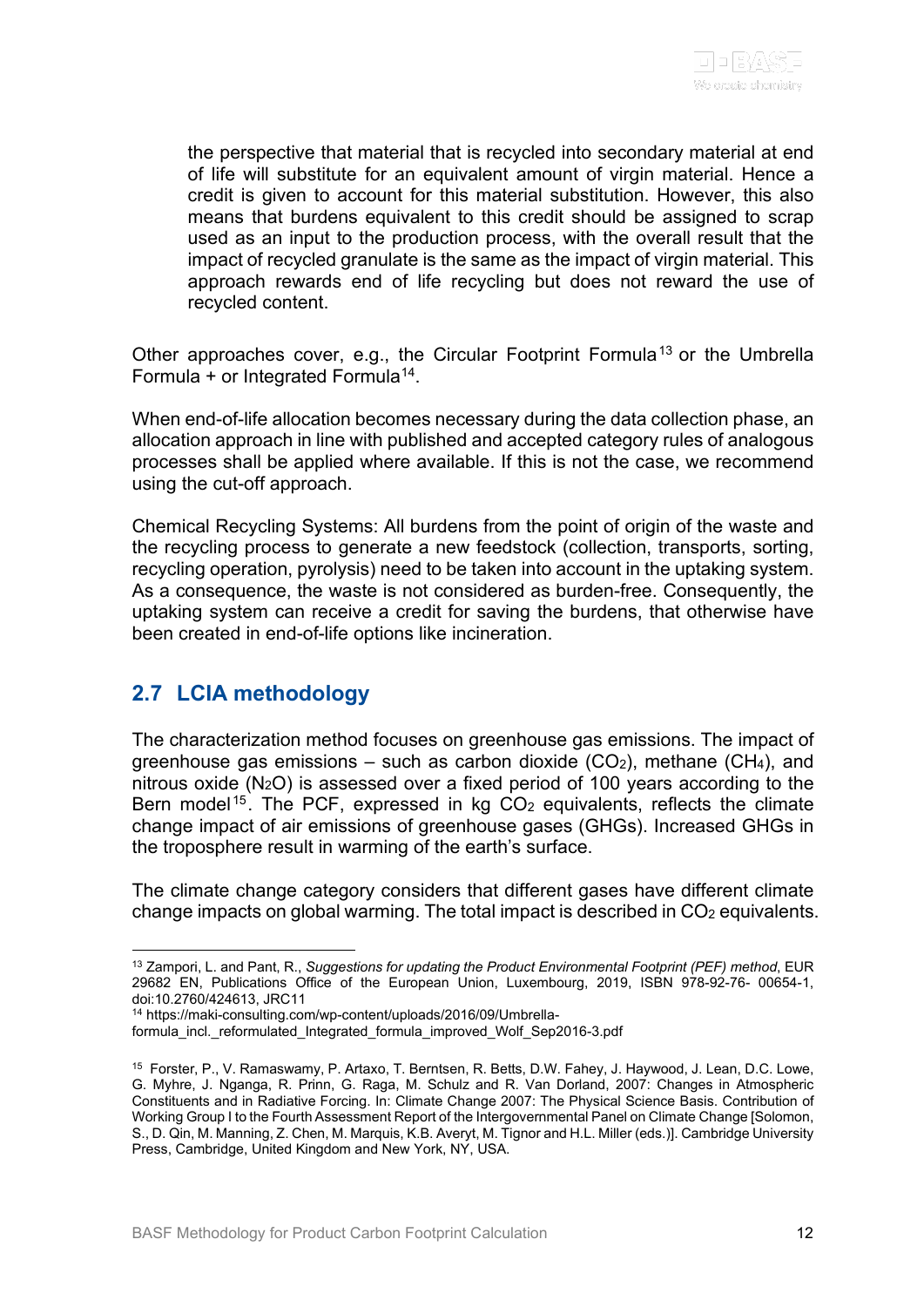The PCF shall be calculated considering all six Kyoto gases (Carbon dioxide "CO<sub>2</sub>", Methane "CH4", Nitrous oxide "N2O", Hydrofluorocarbons "HFCs", Perfluorocarbons "PFCs", Sulphur hexafluoride "SF6"), plus NF3, measured by mass and converted into CO2 equivalents using the 100-year global warming potential (GWP) coefficients of the 2013 IPCC 5th Assessment Report with climate carbon feedbacks. This includes  $CO<sub>2</sub>$  from land use and land use change.

For example, the correct characterization methods in Sphera's Product Sustainability Solution (GaBi) are called

- *IPCC AR5 GWP100, excl biogenic carbon, incl Land Use Change, no norm/weight*
- and *IPCC AR5 GWP100, incl. biogenic carbon, incl Land Use Change, no norm/weight*.

In other LCA Software tools the names can differ from that but shall contain the same characterization factors.

#### <span id="page-12-0"></span>**2.7.1 Fossil removals**

Fossil removals shall be included in the PCF calculation. The net result of fossil GHG emissions and removals shall be documented.

#### <span id="page-12-1"></span>**2.7.2 Biogenic carbon in product and biogenic removals**

The biogenic emissions and removals shall be considered in the PCF quantification and reported separately from the PCF excluding biogenic emissions and removals. Additionally, the biogenic carbon content of the product shall be reported. Biogenic carbon balance should be closed.

## <span id="page-12-2"></span>**2.8 Sensitivity analysis and quality checks of results**

Sensitivity analyses with different modelling choices (e.g., another dataset for a raw material, another allocation method for the foreground product system) should be performed in order to test the robustness of the result.

Validation of the resulting PCF of a product should be obtained by experts, such as technology experts, controllers, plant managers, site managers, and LCA experts.

#### <span id="page-12-3"></span>**2.8.1 Quick checklist**

The following short checklist shall help the LCA practitioner to validate the PCF.

- Check the overall mass balance (includes raw material inputs, product outputs, wastes as well as emissions into air and water)
- Check the elementary balance by doing a stochiometric calculation
- Check if on-stage direct emissions are realistic, e.g., by carbon balance
- Check utility consumption (plausible?)
- Check allocation factors (in line with chapter [2.6.1?](#page-9-1))
- Check the appropriateness of the secondary datasets selected for Scope 3: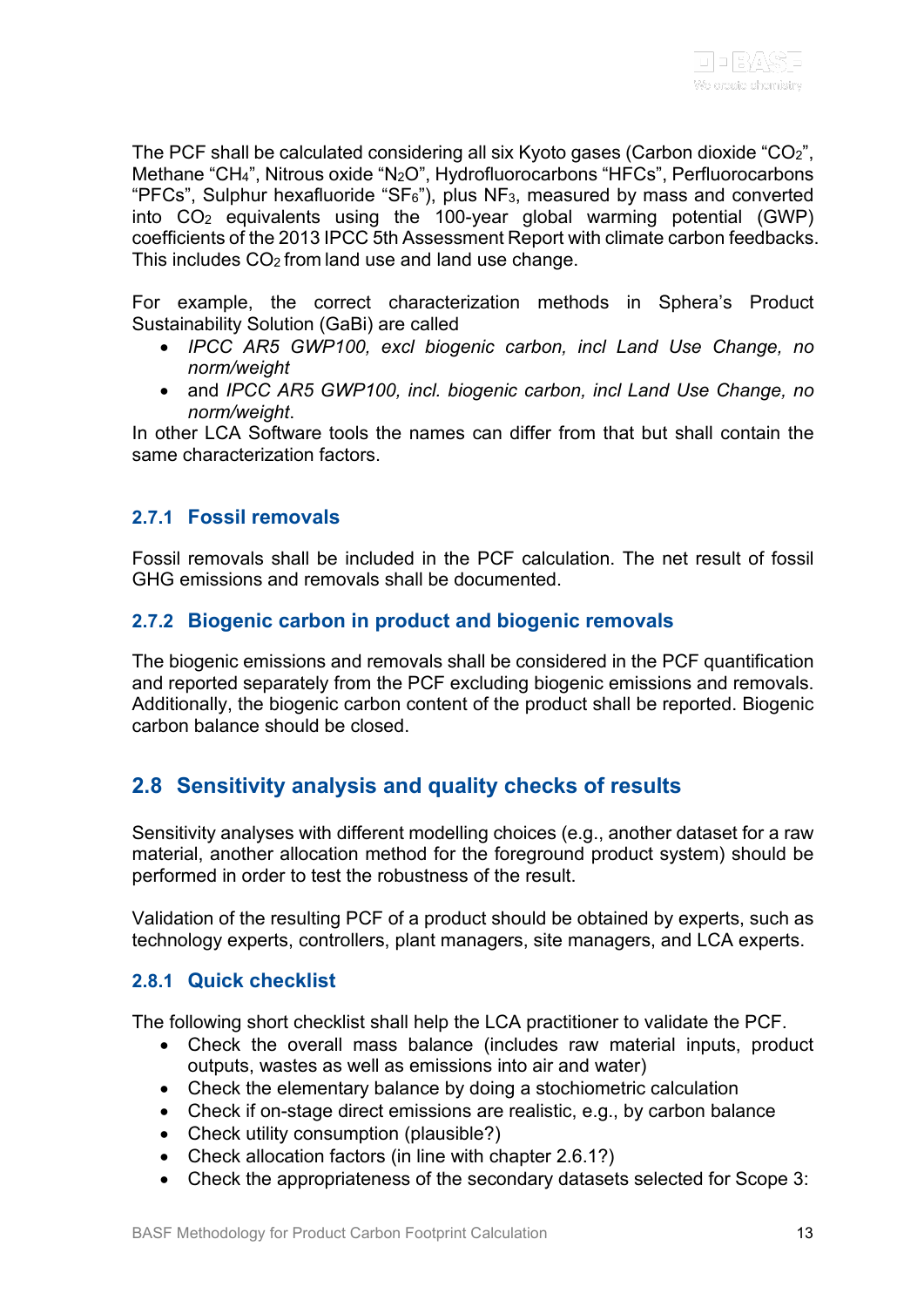- o Check if technology represented in the LCI is the appropriate.
- o Check if the application of proxies is appropriate.
- o If supplier data is available replace dataset.
- CO2e benchmark against own calculations, same product from other sites/plants companies, existing LCA data, LCIs from other third-party databases.
- Check why there are significant deviations to LCA benchmark data

#### <span id="page-13-0"></span>**2.8.2 Reporting requirements**

As a minimum requirement the results of the PCF calculation (including and excludding biogenic emissions and removals) along with the following information must be reported:

- Name of the producer
- Name of the product
- **Location of production**
- **Declared unit**
- System boundaries
- Sources of secondary data
- **Time-related scope**
- Geographical scope
- **Technological scope**
- Allocation (for multi-output define if allocation or system expansion is used; if allocation, define if specific PCR or used allocation approach)
- **LCIA method used**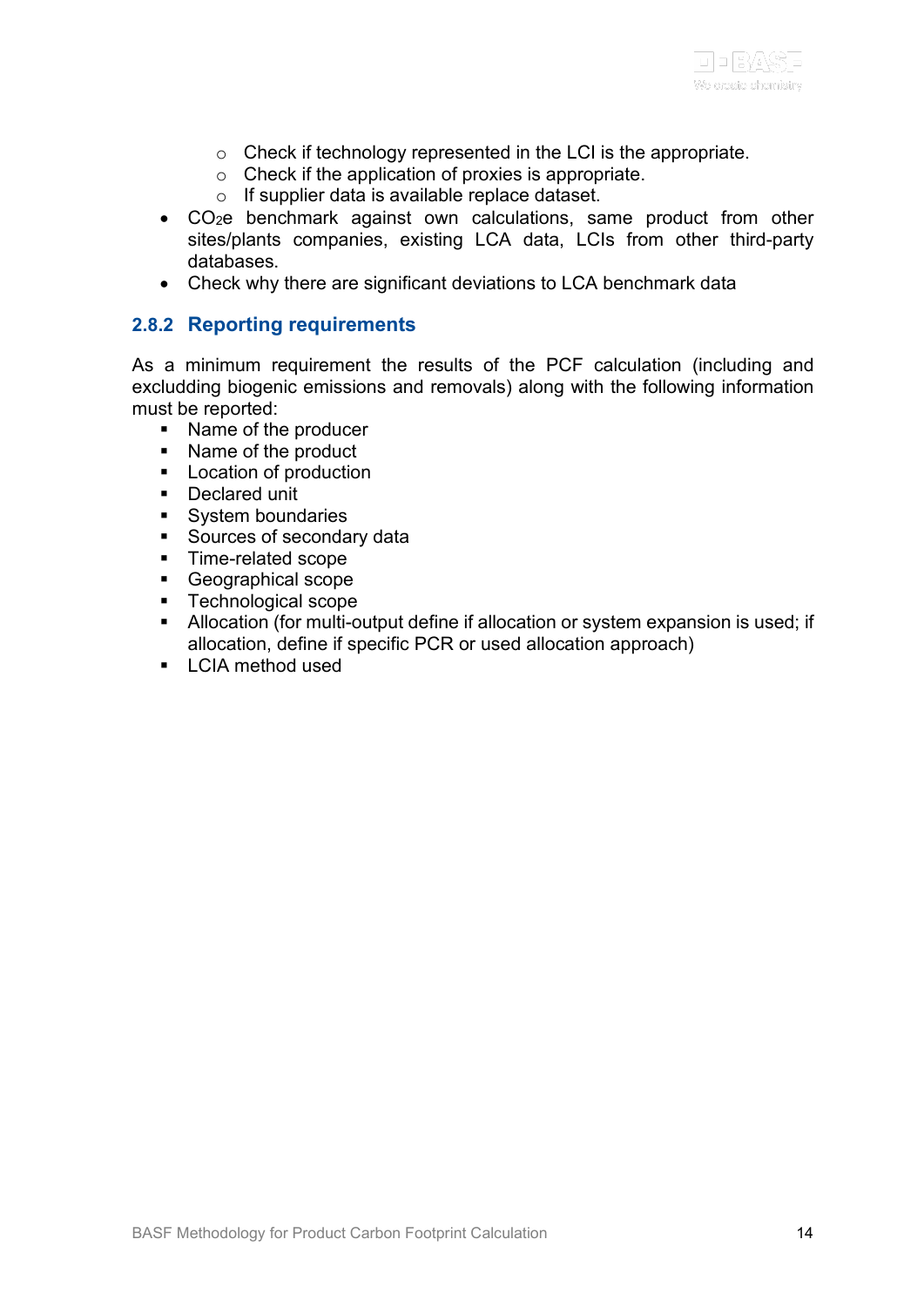# <span id="page-14-0"></span>**Annex A Glossary**

| <b>Acronym</b>    | <b>Term</b>                  | <b>Definition</b>                                                                                                                                                                                                                                                                                                                                                            |
|-------------------|------------------------------|------------------------------------------------------------------------------------------------------------------------------------------------------------------------------------------------------------------------------------------------------------------------------------------------------------------------------------------------------------------------------|
|                   | Allocation                   | Partitioning the input or output flows of a process or a<br>product system between the product system under study<br>and one or more other product systems. (ISO 2006).                                                                                                                                                                                                      |
|                   | Background data              | See also secondary data. Data that concern processes<br>outside the operational control of the company.                                                                                                                                                                                                                                                                      |
|                   | Biogenic carbon content      | Fraction of carbon derived from biomass in a product.                                                                                                                                                                                                                                                                                                                        |
|                   | <b>Biogenic emissions</b>    | CO2 emissions from the combustion or biodegradation<br>of biomass.                                                                                                                                                                                                                                                                                                           |
|                   | Biogenic removals            | The sequestration or absorption of GHG emissions from<br>the atmosphere, which most typically occurs when CO2<br>is absorbed by biogenic materials during photosynthesis.                                                                                                                                                                                                    |
|                   | <b>Biomass</b>               | Material of biological origin excluding material embedded<br>in geological formations and/or fossilized.                                                                                                                                                                                                                                                                     |
| CO <sub>2</sub> e | Carbon Dioxide<br>Equivalent | Carbon dioxide equivalent, or CO <sub>2</sub> e is a metric measure<br>representing all greenhouse gases by converting them to<br>the equivalent amount of CO <sub>2</sub> .                                                                                                                                                                                                 |
|                   | Consumption mix              | This approach focuses on the domestic production and<br>the imports taking place. These mixes can be dynamic<br>for certain commodities (e.g., electricity) in the specific<br>country/region.                                                                                                                                                                               |
|                   | Cradle-to-gate               | An assessment that includes part of the product's life<br>cycle, including material acquisition through the<br>production of the studied product and excluding the use<br>or end-of-life stages. (WRI and WBCSD 2010)                                                                                                                                                        |
|                   | Cradle-to-grave              | A cradle to grave assessment considers impacts at each<br>stage of a product's life cycle, from the time natural<br>resources are extracted from the ground and processed<br>through each subsequent stage of manufacturing,<br>transportation, product use, recycling, and ultimately,<br>disposal. (Athena Institute & National Renewable Energy<br>Laboratory draft 2010) |
| GWP               | Global Warming<br>Potential  | GWP is a term used to describe the relative potency,<br>molecule for molecule, of a greenhouse gas, taking<br>account of how long it remains active in the atmosphere.<br>The GWPs currently used are those calculated over 100<br>years. Carbon dioxide is taken as the gas of reference<br>and given a 100-year GWP of 1.                                                  |
| GHG               | Greenhouse Gases             | Greenhouse gases constitute a group of gases<br>contributing to global warming and climate change. The<br>Kyoto Protocol, an environmental agreement adopted by<br>many of the parties to the United Nations Framework<br>Convention on Climate Change (UNFCCC) in 1997 to                                                                                                   |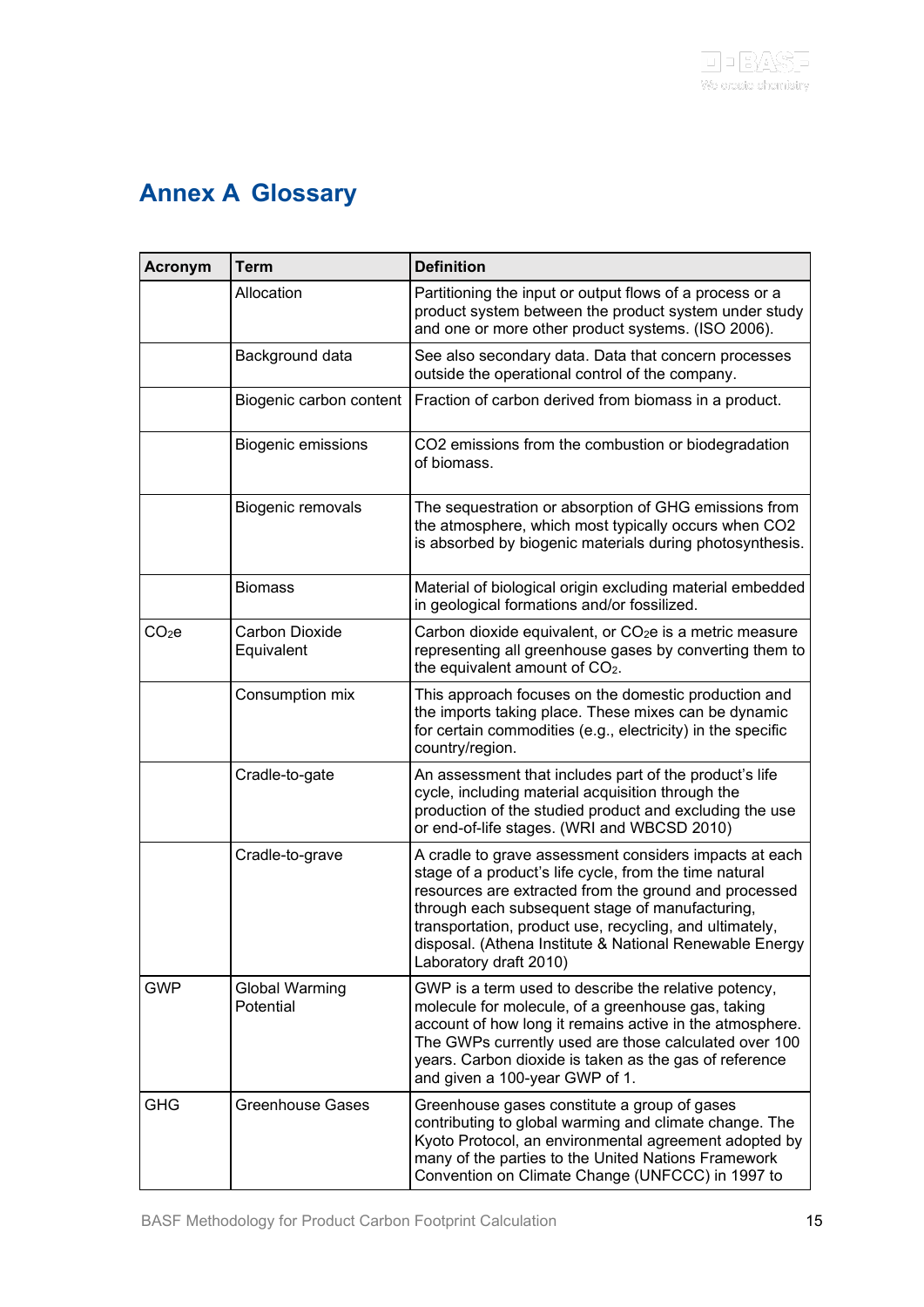|                          |                                                                                                                                    | curb global warming, nowadays covers seven<br>greenhouse gases:<br>the non-fluorinated gases:<br>carbon dioxide (CO <sub>2</sub> )<br>$\circ$<br>methane (CH <sub>4</sub> )<br>$\circ$<br>nitrous oxide (N <sub>2</sub> O)<br>$\circ$<br>the fluorinated gases:<br>hydrofluorocarbons (HFCs)<br>$\circ$<br>perfluorocarbons (PFCs)<br>$\circ$<br>Sulphur hexafluoride $(SF_6)$<br>$\circ$<br>nitrogen trifluoride (NF <sub>3</sub> )<br>$\circ$<br>Converting them to carbon dioxide (or CO <sub>2</sub> ) equivalents<br>makes it possible to compare them and to determine<br>their individual and total contributions to global warming. |
|--------------------------|------------------------------------------------------------------------------------------------------------------------------------|---------------------------------------------------------------------------------------------------------------------------------------------------------------------------------------------------------------------------------------------------------------------------------------------------------------------------------------------------------------------------------------------------------------------------------------------------------------------------------------------------------------------------------------------------------------------------------------------------------------------------------------------|
| <b>ISO</b>               | International<br>Organization for<br>Standardization                                                                               |                                                                                                                                                                                                                                                                                                                                                                                                                                                                                                                                                                                                                                             |
| <b>ISO</b><br>14067:2018 | ISO standard on<br>Greenhouse gases -<br>Carbon footprint of<br>products -<br>Requirements and<br>guidelines for<br>quantification | ISO 14067:2018 specifies principles, requirements and<br>guidelines for the quantification and reporting of the<br>carbon footprint of a product (CFP), in a manner<br>consistent with International Standards on life cycle<br>assessment (LCA) (ISO 14040 and ISO 14044).                                                                                                                                                                                                                                                                                                                                                                 |
| <b>LCA</b>               | Life Cycle Assessment                                                                                                              | The compilation and evaluation of the inputs, outputs,<br>and the potential environmental impacts of a product<br>system throughout its life cycle (ISO 1440:2006).                                                                                                                                                                                                                                                                                                                                                                                                                                                                         |
| LCI                      | Life Cycle Inventory                                                                                                               | The phase of life cycle assessment involving the<br>compilation and quantification of inputs and outputs for a<br>product throughout its life cycle (ISO 14040:2006).                                                                                                                                                                                                                                                                                                                                                                                                                                                                       |
| <b>LCIA</b>              | Life Cycle Impact<br>Assessment                                                                                                    | The phase of life cycle assessment aimed at<br>understanding and evaluating the magnitude and<br>significance of the potential environmental impacts for a<br>product system throughout the life cycle of the product<br>(ISO 14040:2006).                                                                                                                                                                                                                                                                                                                                                                                                  |
|                          | Primary data                                                                                                                       | Sometimes also called activity data. Data that concern<br>processes inside the operational control of the company<br>or data from specific processes in the product life cycle.                                                                                                                                                                                                                                                                                                                                                                                                                                                             |
| <b>PCF</b>               | <b>Product Carbon</b><br>Footprint                                                                                                 | The Product Carbon Footprint is the most established<br>method for determining the climate impact of a product,<br>considering the total greenhouse gas (GHG) emissions<br>caused to produce a product, expressed as carbon<br>dioxide equivalent. The PCF can be assessed from<br>cradle-to-gate (partial PCF) or from cradle-to-grave (total<br>PCF).                                                                                                                                                                                                                                                                                     |
| <b>PCR</b>               | <b>Product Category Rules</b>                                                                                                      | Set of specific rules, requirements, and guidelines for<br>developing Type III environmental declarations for one or<br>more product categories. [ISO 14025:2006]                                                                                                                                                                                                                                                                                                                                                                                                                                                                           |
|                          | Production mix                                                                                                                     | This approach focuses on the domestic production<br>routes and technologies applied in the specific<br>country/region and individually scaled according to the<br>actual production volume of the respective production<br>route. This mix is generally less dynamic.                                                                                                                                                                                                                                                                                                                                                                       |